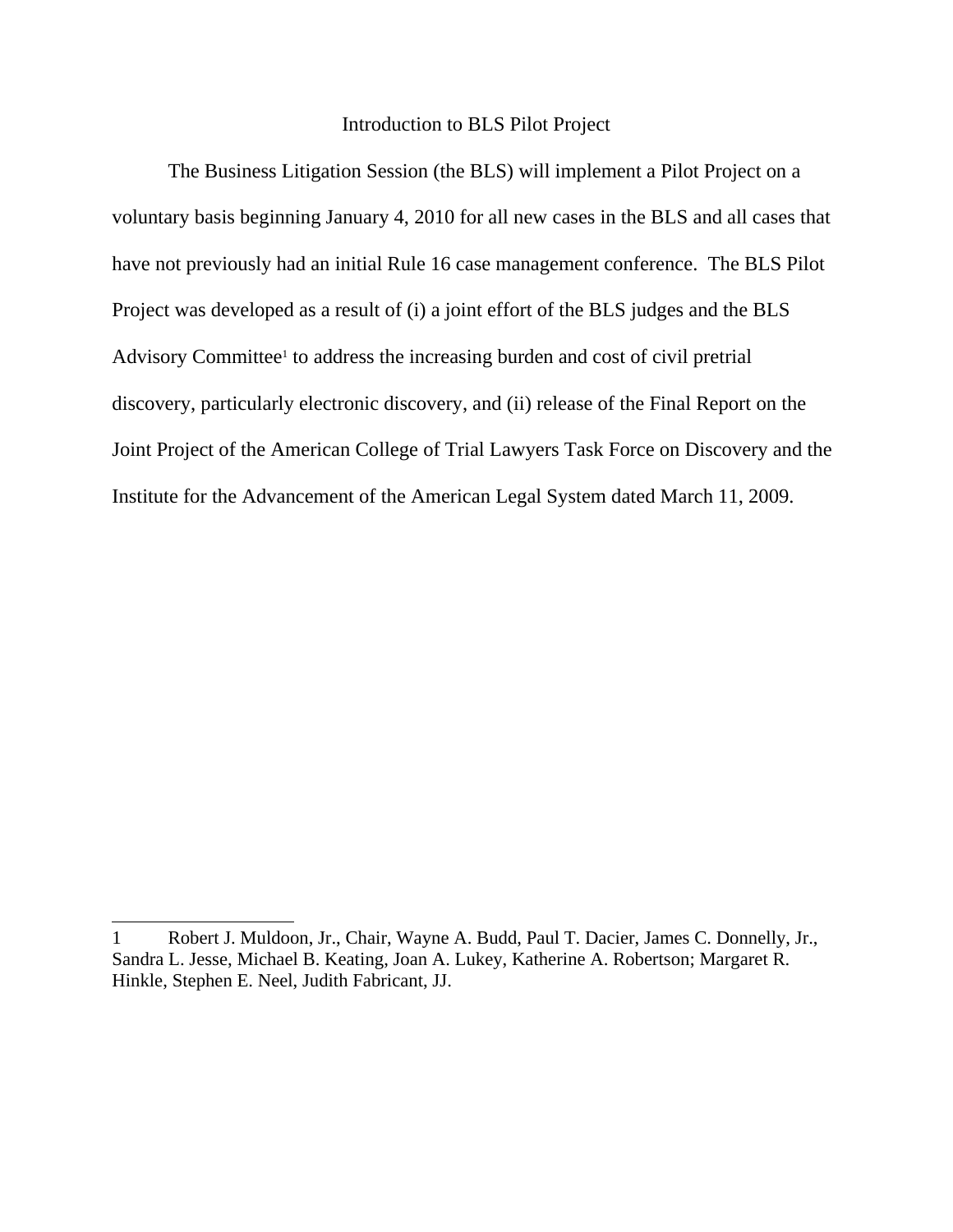## BLS Pilot Project

For all cases filed in the Business Litigation Session between January 4, 2010 and December 31, 2010 and all cases with an initial Rule 16 Case Management Conference occurring within those dates, the parties may elect to participate in a voluntary pilot project intended to reduce discovery costs and therefore better serve the needs of the parties. The BLS pilot project incorporates certain of the proposed principles (often in their exact wording) in the March, 2009 Final Report of the American College of Trial Lawyers Task Force on Discovery and the Institute for the Advancement of the American Legal System ("the Final Report").

For cases in the pilot project, the following principles will apply:

A. The court, with the parties, will determine the scope and timing of permitted discovery, generally at the initial Rule 16 Case Management conference. The concept of limited discovery proportionally tied to the magnitude of the claims actually at issue will be the guiding principle. Final Report at 7, 10. In making a proportionality assessment, the factors to be considered include, but are not limited to, the needs of the case, the amount in controversy, the parties' resources, and the complexity and importance of the issues at stake in the case. In limiting discovery, the parties and the court will consider such techniques as numerical and time limitations and limiting the persons from whom discovery can be sought. Final Report at 10. Contention interrogatories will be disfavored.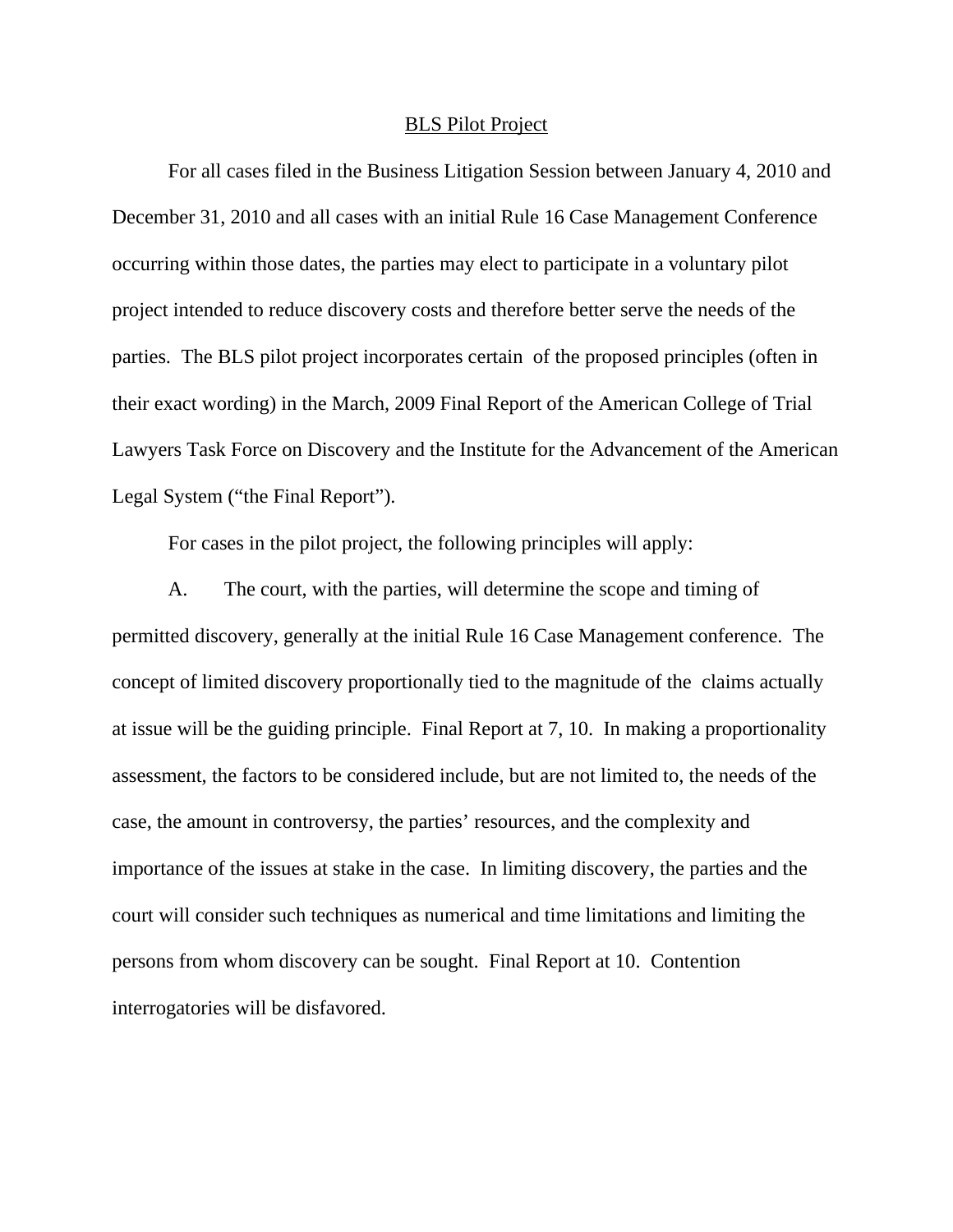B. If possible, discovery will be staged to insure that discovery related to a potentially dispositive issue (such as interpretation of a contract) occurs initially so that the potentially dispositive issue may be adjudicated first. Final Report at 7.

C. At the beginning of litigation, each party will be expected to produce "all reasonably available non-privileged, non-work product documents and things that may be used to support that party's claims, counterclaims or defenses." Final Report at 7. Absent agreement of the parties, the court will set the timing of this disclosure. The parties will have an ongoing duty to supplement this disclosure. Final Report at 8.

D. Discovery in general and document discovery in particular will be limited to documents and information that would enable a party to prove or disprove a claim or defense, or enable a party to impeach a witness. Final Report at 8.

E. Promptly after litigation is commenced, the parties will be expected to discuss and attempt to reach agreement about preservation of electronic documents.

 F. Electronic discovery will also be limited by proportionality. The factors governing the scope of permitted electronic discovery will include the "nature and scope of the case, relevance, importance to the court's adjudication, expense and burdens." Final Report at 14. If the parties cannot agree about the scope of electronic discovery, after a hearing, the court will issue an order governing electronic discovery. "That order will address the scope of allowable proportional electronic discovery and the allocation of its cost among the parties." Final Report at 12.